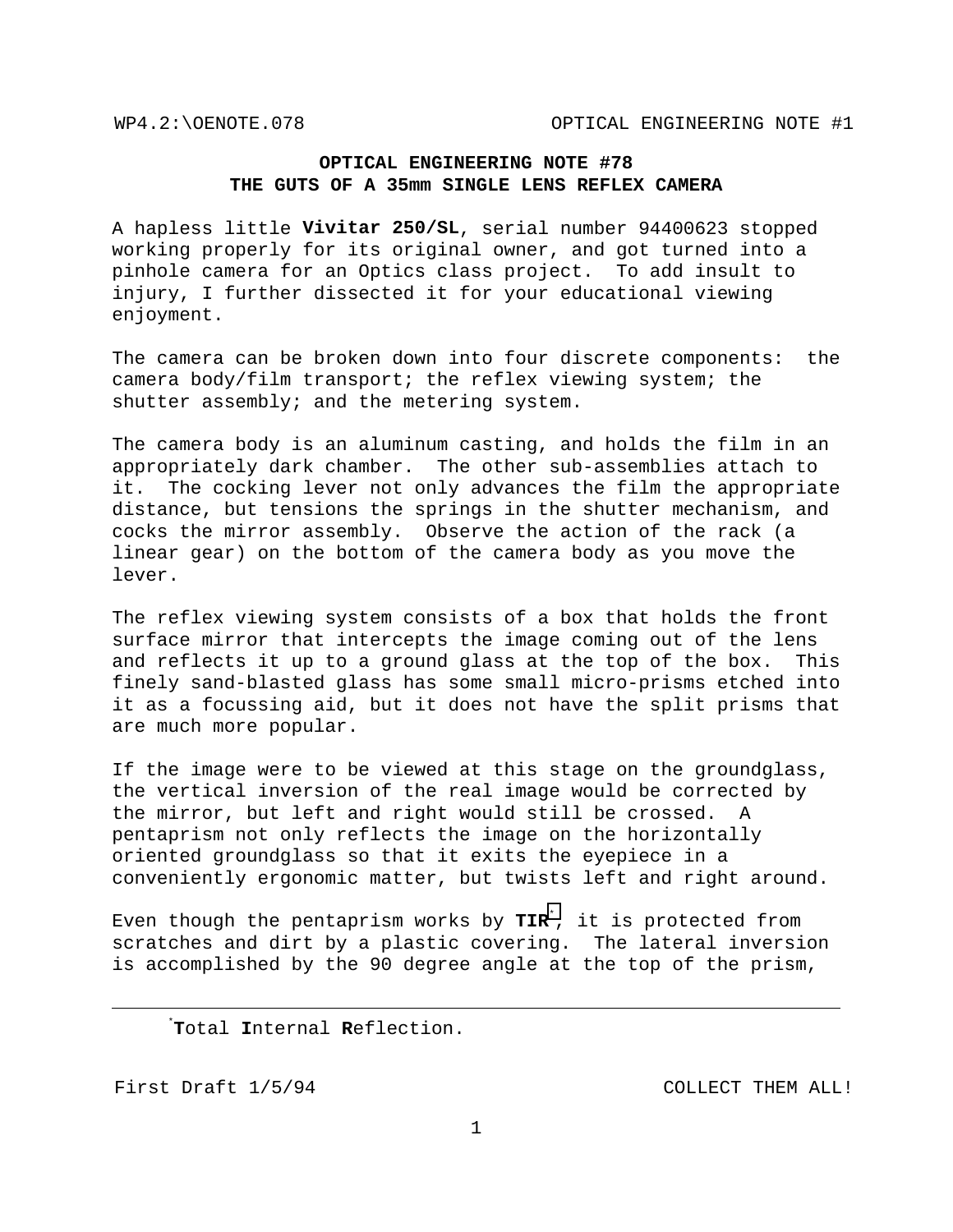## COHERENT FIBER OPTIC BUNDLES

in the same way that you were treated to a view of yourself in the orientation that others see you when you looked at the pair of mirrors held in a right angle clamp in an earlier unit. These orthogonal sides reflect the light downward to the front of the prism, which sends the light back to the eyepiece.

The eyep[i](#page-3-0)ece is a 75mm positive lens used in the Case 5 conjugate distance $^{\rm l}$ . The distance from the groundglass to the photographer's eye is only about 70mm, way closer than the normal person's near point. The eyepiece lens produces a magnified virtual image at a distance accessible to all.

Also on the mirror box assembly is a crescent-shaped metal piece that moves forward out of the camera body to push a pin on the lens mount that stops down the lens to its picture taking aperture. Normally the lens's aperture is kept wide open to provide the brightest image in the viewfinder; but to control the intensity of the light and the depth of field of the scene, the lens needs to be stopped down. This may dim the image in the viewfinder, making it hard to focus.

The light metering system looks at the image on the groundglass through two CdS cells on either side of the eyepiece. Since they are photo-resistors, the rest of the circuit is simply an Ohmmeter. Power was supplied by a 1.3 volt battery, and a small meter movement whose needle poked into the groundglass area measured the voltage after having passed through the CdS cells.

To activate the meter system, a sliding switch connected the battery compartment with the meter system and pushed the above- =mentioned crescent-shaped metal piece into the lens, stopping it down to the taking aperture. This made the viewfinder dim, but it enabled the light meter cells to see the intensity of light as the film would see it. Depth of field can also be previewed at this point.

The more light, the lower the resistance of the cells, and the meter would read more voltage by moving up to the + sign visible in the groundglass. To prevent overexposure of the film, the shutter speed would have to be shortened to compensate, and a string still tied to the meter movement would communicate these

ONE OF MANY! C Ed Wesly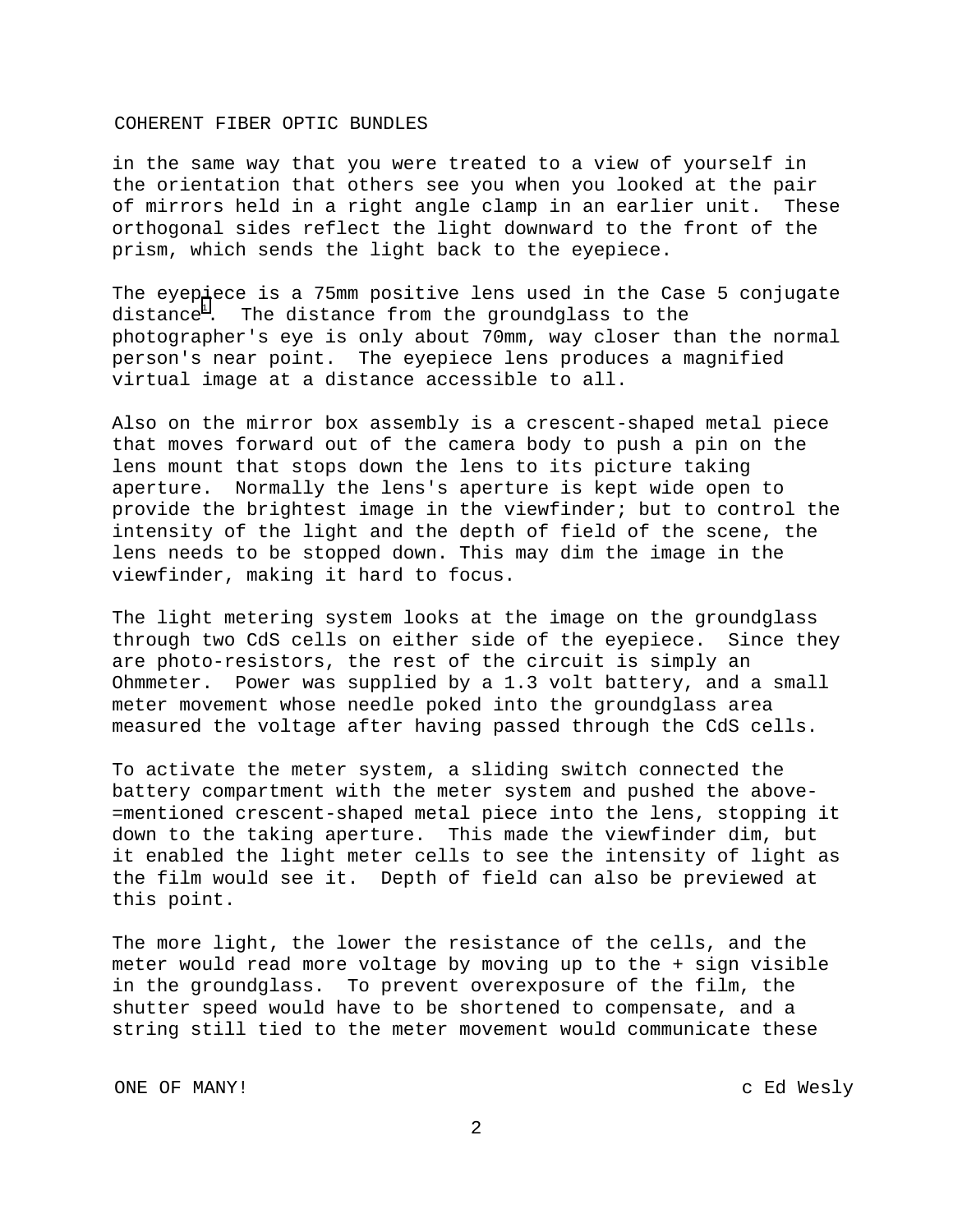changes to the metering system, by physically moving the body of the meter mechanism. Alternatively the light could be too dim to center the meter needle in the viewfinder, and the shutter time could be lengthened. The film speed was also keyed into the shutter-f/stop equation on the shutter speed selector dial.

The shutter mechanism was timed by clockwork. The plastic gear on the front of the assembly selected various gear trains and spring tensions to regulate the time between the travel of the two focal plane shutter curtains.

There are two wires coming out of the shutter assembly, and they are used to synchronize the firing of the flash with the shutter. The brown wire would be used with the M socket on the camera to tell a flashbulb, which takes tens of milliseconds to burn, when to ignite. A simple mechanical switch on the timing gears closes the circuit.

The blue wire tells an electronic flash when to fire. This burst of light lasts only several milliseconds, so timing is more critical. On this camera, 1/125th of a second is the first speed that both shutter curtains are out of the way of the film during the exposure, so this is the preferred time for flash exposure. At shorter exposure times only a portion of the film may be uncovered when the flash goes off, so the picture may come back with only a slice exposed.

The taking of the picture required a Rube Goldberg type of cooperation between the shutter mechanism and the reflex mirror box. When the release button was pressed, it first activated the retraction of the mirror. When the mirror was up, and the crescent-shaped metal piece had stopped down the lens, a lever on the mirror box released the shutter. When the shutter was done exposing the film, a lever popped out of its mechanism and released a catch that let the mirror flip down. Advancing the film of the next shot also resets the shutter blades into the ready position, tensions the shutters clockwork timing mechanism, and cocks the mirror flipping action.

This mid-70's camera wasn't the state of the art when it was new, and pretty much obsolete now, but that didn't stop it from taking

First Draft  $1/5/94$  COLLECT THEM ALL!